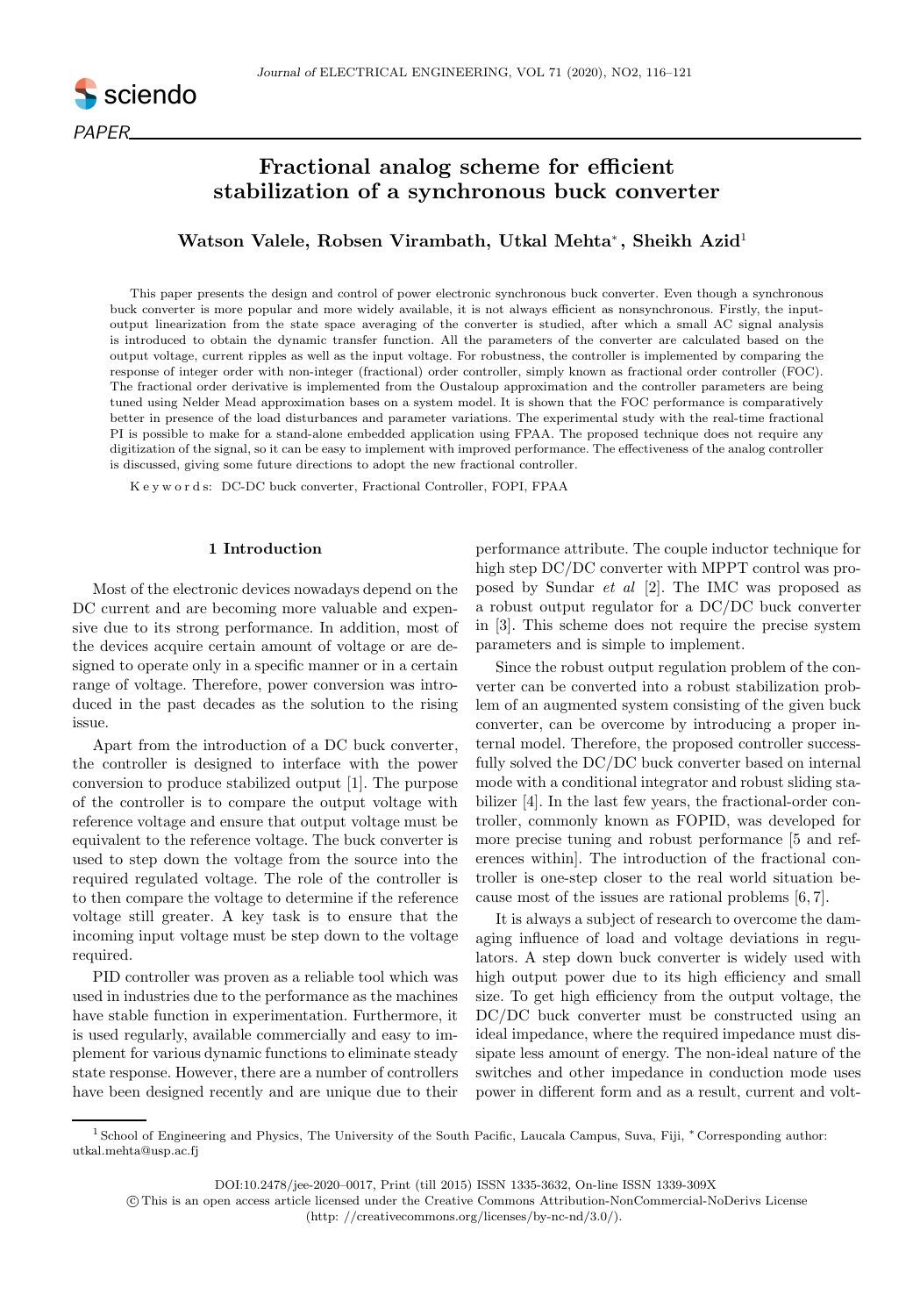

Fig. 1. Synchronous buck converter topology

age cannot be zero in switching mode and so, it is found that its efficiency is around  $70\%$  to  $90\%$  [8,9]. Nevertheless, the buck converter performance is highly sensitive to parameter variations, large supply, load variations and nonlinearity. This motivated the authors to investigate a new control strategy, which focuses on the analog controller with fractional behavior.

Recently, Soman et al [10] presented a technique to determine DC-DC buck converter transient dynamics and designed the analog controller using the soft-start capacitor. A sliding mode control based robust method was presented in [4] for the same problem. It is shown that such nonlinear control can make the system less sensitive to disturbance and parameter variations. However, such method is very costly to implement in real time environment.

Apart from many controller strategies that have been used to improve DC-DC buck converter, a fractional order controller and its actual implementation is yet to be verified in detail. A fractional sliding mode control scheme was first proposed in [11] to control such devices. The sliding surface was designed through PID/PI structure and controller algorithm was implemented in a computer machine.

This paper presents an analog controller design to monitor the output voltage of synchronous DC buck converter. The system is modelled first in simulation environment before implementation on the hardware. In order to setup synchronous buck, a dead time circuit is designed to create a delay time between the switching of two MOSFETs. As for any driver circuit or controller, it is to ensure that both MOSFETs are not activated simultaneously. The practical results depict that the synchronous buck converter is more efficient compared to the conventional controller and resulted in being 5% more efficient in the presence of load disturbances and parameter variations. Importantly, it is shown in experimental study that the real time fractional PI controller is possible to make for a stand-alone embedded application using FPAA. This analog controller does not require any digitization of the signal, therefore, it is much easier to implement with improved performances. In addition, the PWM can be realized together with FOPI without additional circuit components. Finally, a synchronous converter is implemented fully with the FPAA in a loop to correlate the theoretical assumption and real-time measurement.

## 2 Background theory on synchronous buck converter

Figure 1 shows a general configuration of a synchronous buck converter. In this configuration, an active switch is used, such as power MOSFET, and the diode rectifier is replaced as in a conventional buck converter.

Due to on-voltage drop being less than the forward voltage drop of the rectifier, the efficiency increases. In other words, it is desirable to reduce the on state voltage drop for the rectifier where one can minimize the conduction loss when the current is flowing through this path. In addition, this topology is used to prevent cross conduction and reverse recovery of the parasitic PN diode internal to a MOSFET [9]. The driver circuit or controller used in this converter must ensure that both MOSFET are not active simultaneously. Another characteristic of the synchronous buck converter is that it always operates in Continuous Conduction Mode (CCM) since current is reverse in replaced switch. Thus, the regulated voltage relationship and the duty-cycle-to-output voltage transfer function are the same as in conventional buck DC-DC converter.

The parameters of this converter, such as inductor and capacitor, are determined as per the design. Assuming that the input applied voltage is  $V_{\text{in}}$  and nominal output voltage is  $V_{\text{out}}$ , from Fig. 1, it can be seen that it is nothing but a LC filter circuit which receives a voltage square wave as its input given by the control switching action of the two MOSFET. After a proper filtering, a regulated output voltage Vout is obtained. However, for the complete power supply, which is made up of power stage and a control circuit, it usually must meet a set of minimum performance requirement, referred to as the power supply specification.

In [8], the control strategy with duty cycle PWM is presented for the buck converter. It is noted that the duty cycle can vary in order to control the output voltage, hence the transfer function is obtained as

$$
\frac{V_c(s)}{D(s)} = \frac{u_1}{1 + s\frac{L}{R} + s^2 LC}.
$$
 (1)

This transfer function is a damped second order low pass filter response where  $u_1$  is the DC gain. The natural frequency and the damping ratio are given by

$$
Natural\ Frequency = \frac{1}{2\pi\sqrt{LC}}\ (\text{in Hz})\,,\tag{2}
$$

$$
Damping Ratio = \frac{1}{2R} \sqrt{\frac{L}{C}}.
$$
\n(3)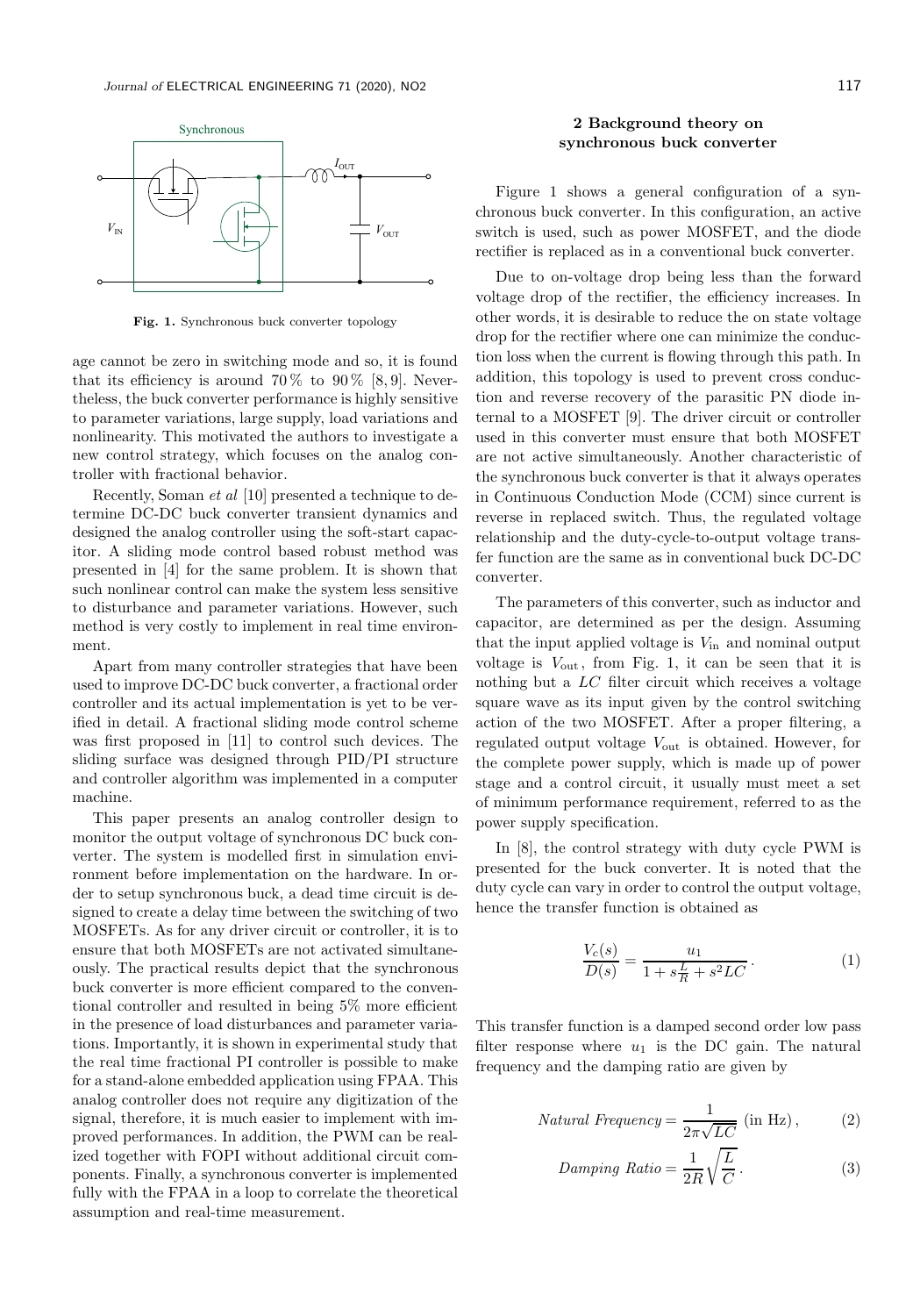

Fig. 2. Simulink closed loop control scheme with a synchronous buck converter model value of its peak current ripple as

Table 1. : Converter specification

| Input Voltage            | 12 V             |
|--------------------------|------------------|
| Regulated Output voltage | 3 V              |
| Switching frequency      | $10 \text{ kHz}$ |
| Inductor current ripple  | $30\%$           |
| Output voltage ripple    | $10 \text{ mV}$  |

Table 2. Converter parameters

| Inductor L                | 750 $\mu$ H |
|---------------------------|-------------|
| Capacitor $C$             | 375 $\mu$ F |
| $R_{\text{LOAD}}$ nominal | 3Ω          |
| Duty Ratio $D$            | 0.25        |

#### Table 3. Controller parameters

| Type         | $K_{p}$ | K:     | $K_d$   | $\lambda$ | $\mu$ |
|--------------|---------|--------|---------|-----------|-------|
| <b>IOPID</b> | 0.97    | 349.84 | 0.00022 |           |       |
| <b>FOPID</b> | -24.01  | 0.52   | 0.002   | 0.001     | 1.04  |
| IOPI         | 0.01    | 30     | ___     |           |       |
| FOPI         | 0.001   | 60     |         | 1.1       |       |

Table 4. Transient performance

| Type         | Settling time | Rise time  | Under-shoot |
|--------------|---------------|------------|-------------|
| <b>IOPID</b> | $456.85$ s    | $368.17$ s |             |
| <b>FOPID</b> | 314.84 s      | 318.69 s   |             |
| IOPI         | $9.48$ ms     | $4.73$ ms  | $3.51\%$    |
| FOPI         | $6.20$ ms     | $1.38$ ms  | $0.01\%$    |

## 2.1 Inductor selection

In switching power supply, the inductors function is to maintain a constant current or sometimes to limit the rate of change of current flow. The inductor value and its peak value are determined based on the specific maximum

$$
L = \frac{V_{OUT}(V_{IN} - V_{OUT})}{V_{IN}F_{SW}\Delta I_L}.
$$
 (4)

The peak inductor current ripple is selected within the range of  $30-40\%$  [8] whereas FSW is the switching frequency.

## 2.2 Capacitor selection

The role of capacitor inside the DC buck converter is to prevent voltage from dropping to zero and to store energy or charges when the switches are closed. Furthermore, it filters the ripple current of inductor and ensures that the voltage overshoot is minimized. The capacitor value can be calculated from

$$
C = \frac{\Delta I_L}{8 \times F_{SW} \times \Delta V_{OUT}}\tag{5}
$$

where  $\Delta V_{\text{OUT}}$  is the output voltage ripple.

### 2.3 Selecting power switch

The power switch MOSFET would be selected based on its characteristics and behavior. It has the advantages of higher communication speed and high efficiency when operating at low voltage. It can also tolerate high blocking voltage and sustain high current. However, MOSFET comes in two types, namely n-channel and p-channel MOSFET. The p-channel MOSFET is widely accepted in a buck power stage since the driving of gate is simpler when compared to n-channel type.

### 3 Control technique and tuning parameters

The nominal values of the synchronous buck converter are given in Tab. 1 and Tab. 2 and its parameters are calculated. Accordingly, one can first implement the DC/DC buck converter in the MATLAB Simulink together with one controller type. Before hardware verification, the controller parameters were calculated for integer PI/PID and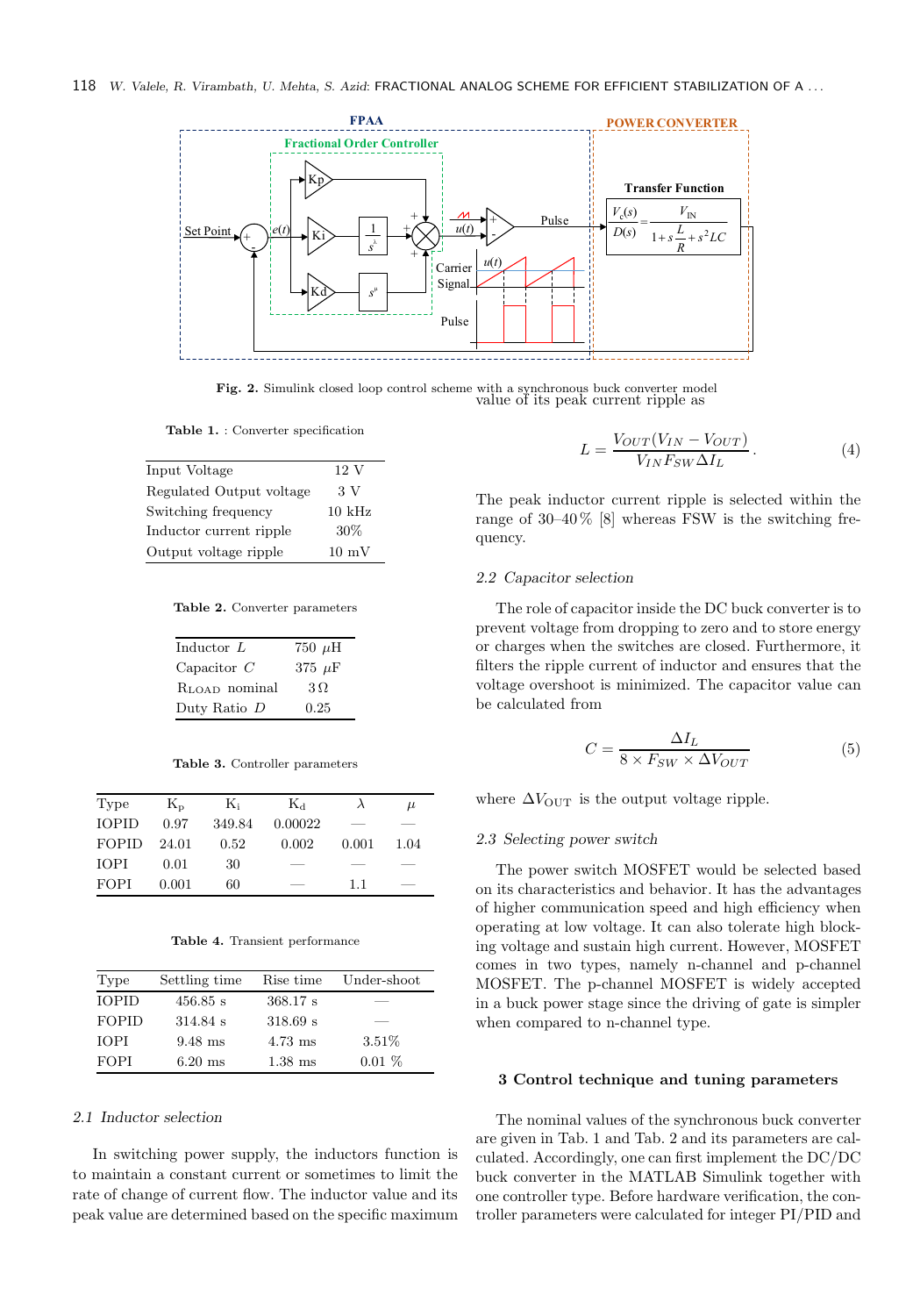

Fig. 5. FOPI vs IOPI with load disturbance

Table 5. : Measure voltage outputs

| Buck<br>Converter | Regulated<br>Output Voltage | Inductor<br>Current |
|-------------------|-----------------------------|---------------------|
| Conventional      | 2.376 V                     | 0.6342A             |
| Synchronous       | 2.971 V                     | 0.8423A             |

fractional PI/PID. Using (1), the following buck converters mathematical model is obtained

$$
\frac{V_c(s)}{D(s)} = \frac{12}{(2.8125 \times 10^{-7})s^2 + 0.00025s + 1}
$$
 (6)

The closed loop configuration of the proposed output regulation scheme for the synchronous buck converter is shown in Fig. 2. It is considered that the most commonly used structures of IOPID and FOPID respectively are

$$
C_{PID}(s) = \mathbf{K}_{\mathbf{p}} + \mathbf{K}_{\mathbf{i}}(s^{-1}) + \mathbf{K}_{\mathbf{d}}(s),\tag{7}
$$

$$
C_{FPID}(s) = \mathbf{K}_{\mathbf{p}} + \mathbf{K}_{\mathbf{i}}/s^{\lambda} + \mathbf{K}_{\mathbf{d}}s^{\mu} \tag{8}
$$

where  $K_p$ ,  $K_i$  and  $K_d$  are proportional, integral and derivative gains and  $(\lambda, \mu)$  are any positive real number.

Based on this model, both integer PID and the fractional PID parameter were tuned using Whale optimization algorithm [12] for integer and FOMCON toolbox [13]



for fractional controllers. Note that both controller parameters are calculated with the same performance index known as ITAE minimization. The tuned parameters are listed in Tab. 3.

From the results obtained in simulation, it is clear that FOPI(D) outperforms the IOPI(D) with respect to performance measures as shown in Tab. 4. Nevertheless, FOPID control can be more difficult to tune due to more parameters in the tuning process. Other the other hand, it will offer more freedom for robust control due to fractional derivative or integral. The performance of the buck can be degraded in presence of large load disturbances as the output voltage is difficult to regulate through PWM. The performance of the controller has been tested with the input additional load disturbance of 0.25 A. The load is added to the system at time 0.015 s. The test with load disturbance and comparison with PI, in Fig. 5 depicts clearly that FOPI takes less time to settle down.



Carrier signal **O** Relational operator

Fig. 6. Overall system configuration and setup

In order to check the performance between the conventional and synchronous buck converters, the closed loop control for both converter models were developed. As noted in [12], the synchronous converter can improve the efficiency up to  $5\,\%$  in whatever result one can obtain from conventional buck converter. Table 5 shows the measured outputs from the both type of converters from the designed model and controller values. Again, the claim is agreed upon.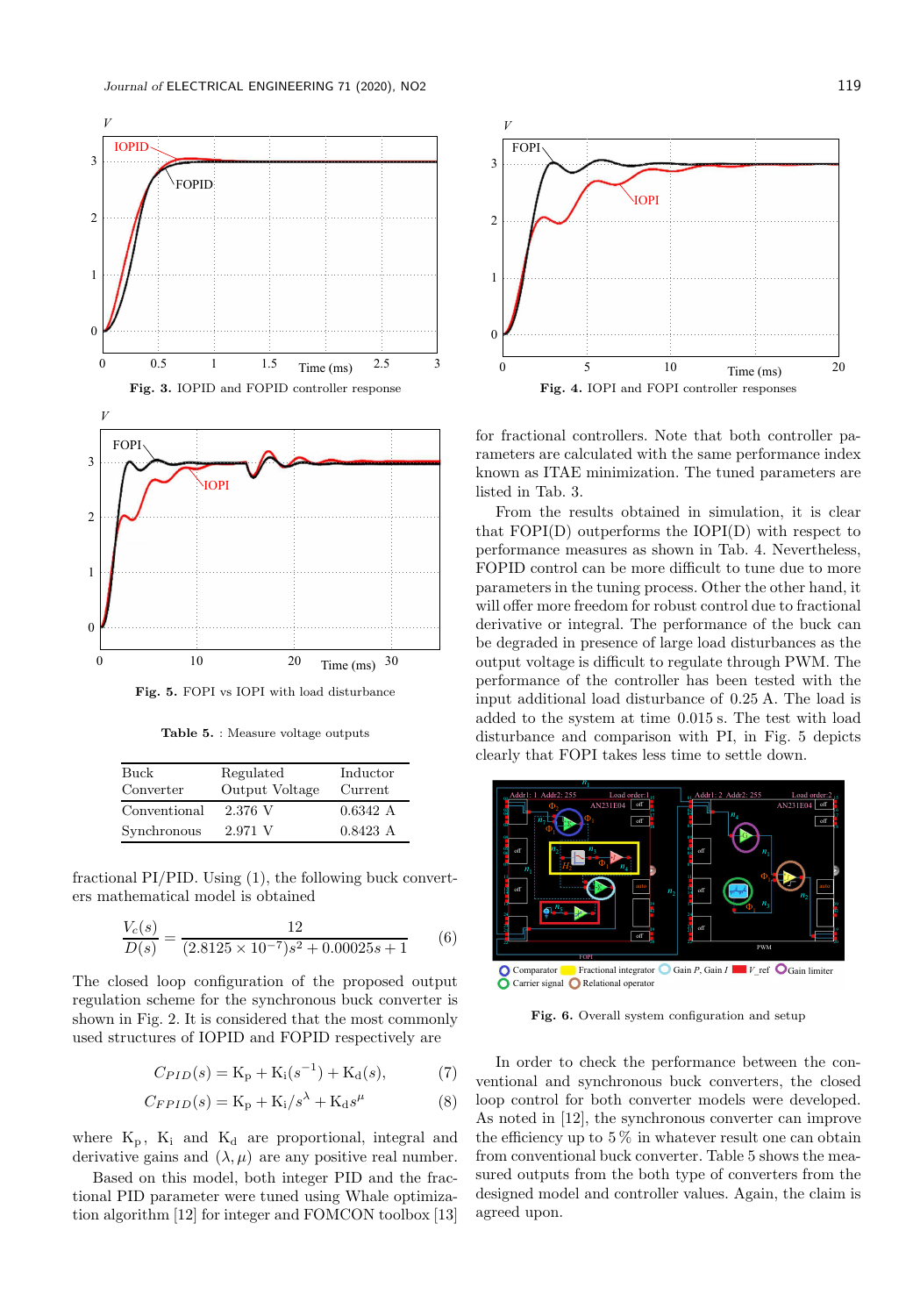

Fig. 7. Controller in FPAA board Fig. 8. Dead time circuit





Fig. 9. Dead time incorporated in the compliment pulses



Fig. 10. The controlled output from the DC-DC buck converter using FOPI

## 4 Real-time controller realization with FPAA

The FPAA is an integrated circuit device that has reconfigurable feature with computing continuous signal. This reprogrammable device can operate in both continuous and discrete time. To note that there was a history about FPAA, where it had a few programmable element with limited interconnection capabilities and resolution issue. Now, the application on hand is more beneficial, especially when comparing with FPGA. Unlike FPGA, the application of FPAA tends to be more driven than general purpose as they may be current mode or voltage mode devices. In particular to this research, a successful analog PI controller for DC servo position was tested on FPAA circuit in a loop [14]. In general, FPAA has a block to setup an operational amplifier in combination with programmable configuration of passive components. Recently, the analog fractional integrator and derivative were presented [7] for FOPI, to show the efficacy of fractional controller for real-world application.

Let us now understand the overall application of DC-DC buck converter together with feedback in a loop. Aiming to sense the voltage from a voltage divider which goes into single to differential circuit before going into the FPAA. This is referred to as feedback signal. A block diagram representation for DC-DC buck converters voltage control is presented in Fig. 6. The output from the FPAA is a pulse of  $5V_{p-p}$  which is reconverted back to single ended signal by the aid of differential to single converter before going to the driver circuit where the later steps the pulse to a require gate voltage of the power converter.

Figure 7 shows the implementation of the fractional order PI controller in FPAA using Anadigm Designer 2 software. The FOPI controller requires only one address block (AN231E04) and the implementation of the PWM is realized in the second address.